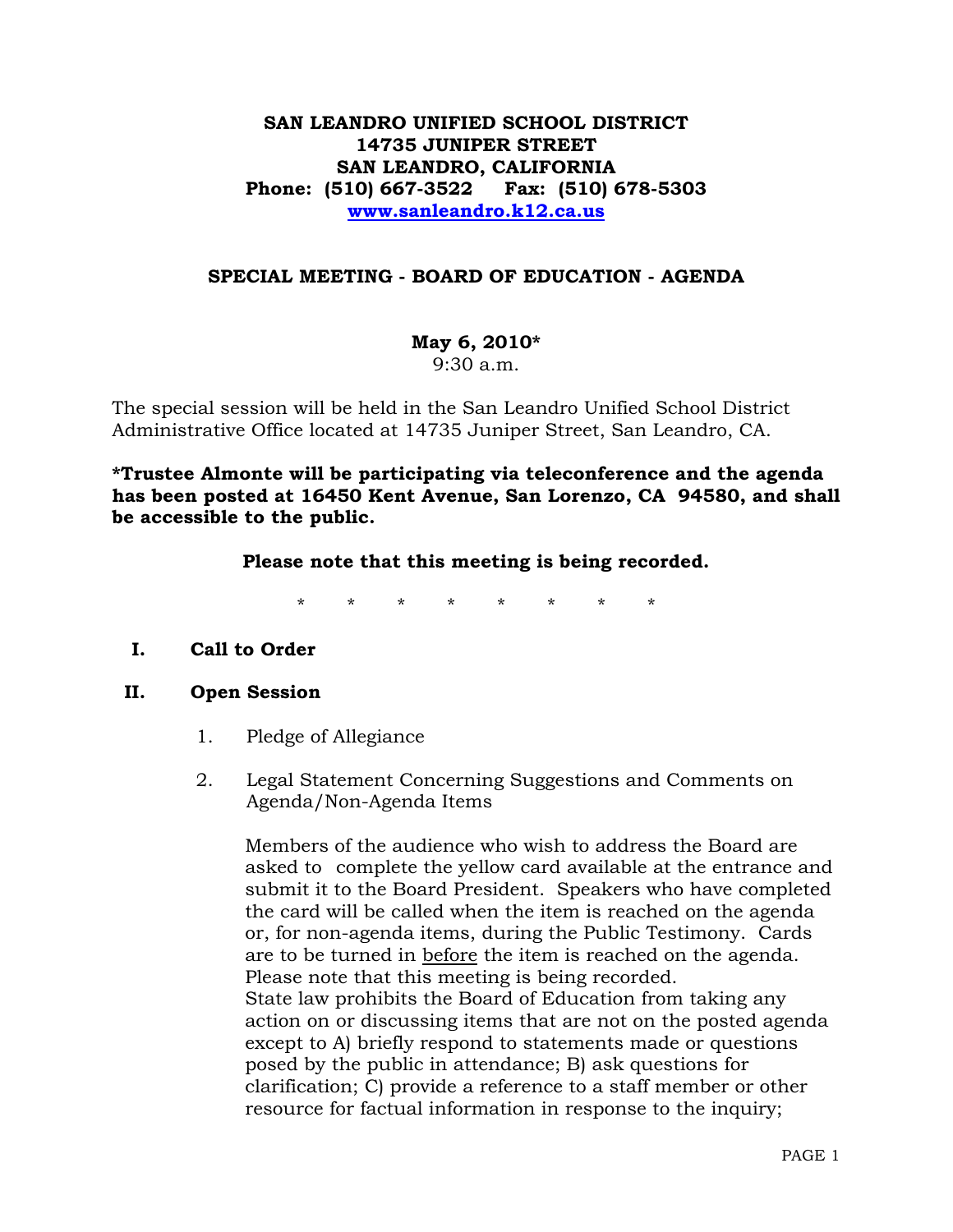or D) ask a staff member to report back on the matter at the next meeting and/or put it on a future agenda. (Government Code Section 54954.2(a))

#### **III. CONSENT ITEMS**

These items are considered routine and may be enacted by a single motion. At the request of any member of the Board, any items on the consent agenda shall be removed and given individual consideration for action as a regular agenda item.

#### Human Resources

| $2.1-C$         | <b>Staff Recommendation:</b>            |  |  |
|-----------------|-----------------------------------------|--|--|
| Resolution #10- | Adopt Resolution #10-33 Supplemental    |  |  |
| 33 Supplemental | Employee Retirement Plan (SERP), AKA,   |  |  |
| Employee        | "The Golden Handshake" for Certificated |  |  |
| Retirement Plan | Employees.                              |  |  |
| (SERP), AKA,    |                                         |  |  |
| "The Golden     |                                         |  |  |
| Handshake" for  |                                         |  |  |
| Certificated    |                                         |  |  |
| Employees       | Motion<br>Second<br>Vote                |  |  |

### **IV. ACTION ITEMS**

These items are presented for action at this time. Some may have been reviewed at a previous meeting.

#### Facilities and Construction

| $5.1 - A$       | <b>Staff Recommendation:</b>       |                                        |      |
|-----------------|------------------------------------|----------------------------------------|------|
| Approval of the |                                    | Approve the name change of the New 9th |      |
| Name Change of  | Grade Campus from San Leandro High |                                        |      |
| the New 9th     |                                    | School Fred Korematsu Campus to San    |      |
| Grade Campus    |                                    | Leandro High School Fred T. Korematsu  |      |
| from San        | Campus.                            |                                        |      |
| Leandro High    |                                    |                                        |      |
| School Fred     |                                    |                                        |      |
| Korematsu       |                                    |                                        |      |
| Campus to San   |                                    |                                        |      |
| Leandro High    |                                    |                                        |      |
| School Fred T.  |                                    |                                        |      |
| Korematsu       |                                    |                                        |      |
| Campus          | Motion                             | Second                                 | Vote |